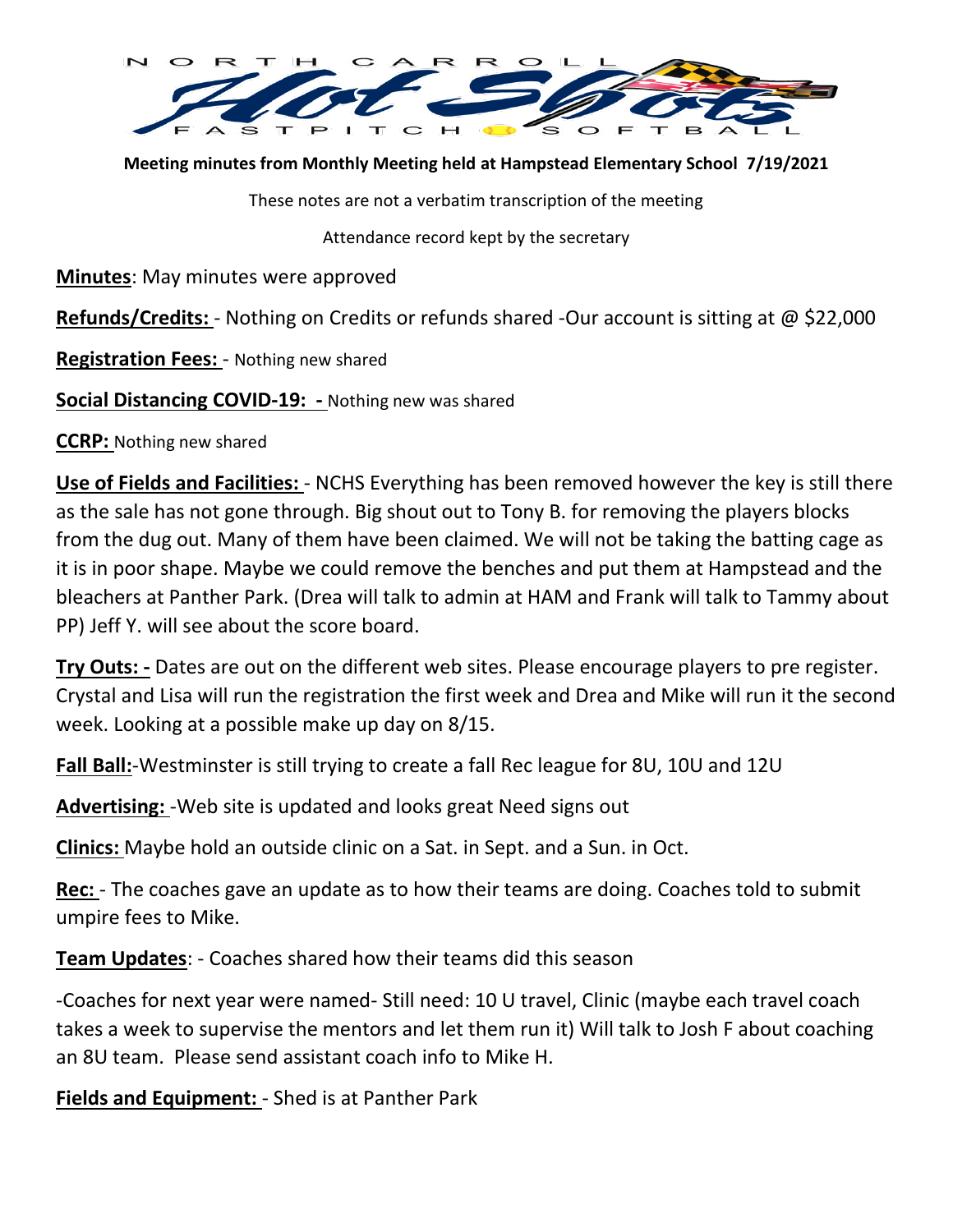-Dirt and backstops are being delivered the  $2<sup>nd</sup>$  week of August- At this time we will need to put the back stops up unless we can get pricing for a company to do so.

**Scholarship:** - The winner has been chosen and will be notified

**Fundraising:**

**Pictures**-Nothing new was shared

**Crab Sale/Feast:** - Sale on 10/9 –-Waiting on prices before we can advertise

**Golf Tournament 10/1/21:** - The site is up- We have some sponsors and teams signed up

**Calendar Raffle February 2021:-** Prizes are starting to be purchased

**Spring Fundraiser:** Nothing new shared

**Tournaments:** Fall Classic for all age groups- 9/23 &9/24 Halloween for all age groups 10/23 & 10/24 -Flyers have been posted on our site as well as others

-Sign Ups need to be generated so that all are helping especially since all age groups are playing

**Background Checks:** -Make sure that they are being done

**Uniforms:** - New vendor is CISCO, teams will have 4 shirt options as well as two pant options.

**Spirit Wear:** - New items coming

**CPR:** Frank will look into this

**Donations: -**Nothing new was shared

**Mason Dixon:** - Nothing new shared

**CML**:- Nothing new shared

**USSSA: -**- Nothing new shared

**Survey-** Nothing new shared

**Hall of Fame:** Vince shared the details on how this is going to work, See Attached Sheet

Members: Vince C., Mike H., Jim L., Jim R.

**Elections:** Pres. Mike H., Vice Pres. Jen L., Secretary Drea P.

-4 Board positions open: Running: Mike B., Carlos H., Frank W., Melissa S., David P., Vince C., Wayne B. - Elections will take place at the Aug. meeting, voting requirements were given.

**For the Good of the group:** - Committee members will be looked at after the elections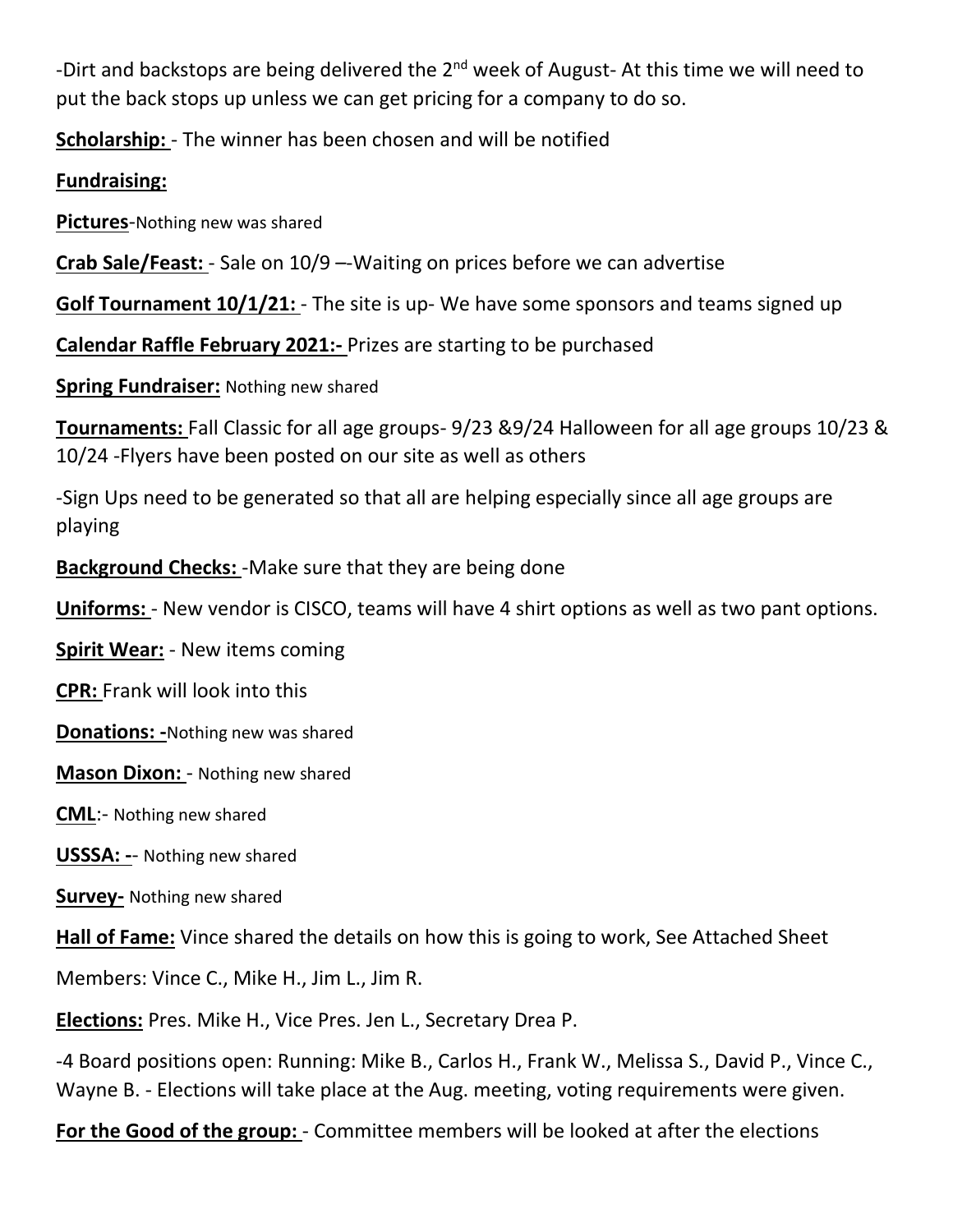## **HOTSHOTS TEAMS HALL OF FAME**

Mission Statement: The Hotshots Hall of Fame will strive to recognize TEAMS that have experienced superior, and in some cases, prolonged success on the field and have done their best to uphold and showcase the HOTSHOTS name throughout the regional softball community. The Selection committee will reward teams that have shown excellent results through, practice, perseverance, teamwork and competition. Teams rather than individuals will be recognized as Softball is the ultimate TEAM sport.

## **TIERS OF ENTRY:**

"A Season to Remember" - Teams will be automatically granted this level of reward, should they prove excellence on the field through 3 tournament/league championships in any 1 season (Fall or Spring) or 4 tournament/league championships over combined, consecutive seasons (Fall and Spring). Teams winning a state or World Series Championship will also be automatically awarded this level. Coaches will nominate each qualifying team to the HOF Selection committee for consideration.

"Sustained Excellence" - This level of reward will be given to teams that have shown success and excellence over an extended period of time. Teams awarded this level will have served as the premiere team and "face of the organization" for a number of seasons, as opposed to 1 season. These teams will have been comprised of a specific group of players, showing little amount of turnover or change, for an extended period. Success will be judged by number of tournament and league championships

period. Success will be judged by number of tournament and league championships over an extended period of years. These teams will have grown together and shown superior teamwork, sportsmanship, determination and success on the softball field while representing the organization with character and leadership through the reward period. Coaches will nominate these teams to the HOF Selection committee, identifying the success factors of the group for consideration.

Nomination/Selection Process: Teams will be selected by the HOF Selection Committee in September of each year after a nomination period that will conclude on August 30<sup>th</sup>. The Selection Committee must reach a majority vote for reward. Once votes are finalized, the results will be forwarded to the Executive Committee of the Hotshots organization for final approval. Teams selected will be featured on the Hotshots Website under the "Hotshots Hall of Fame" section. Players and Coaches of the selected teams will receive an award (certificate), memorializing their success and